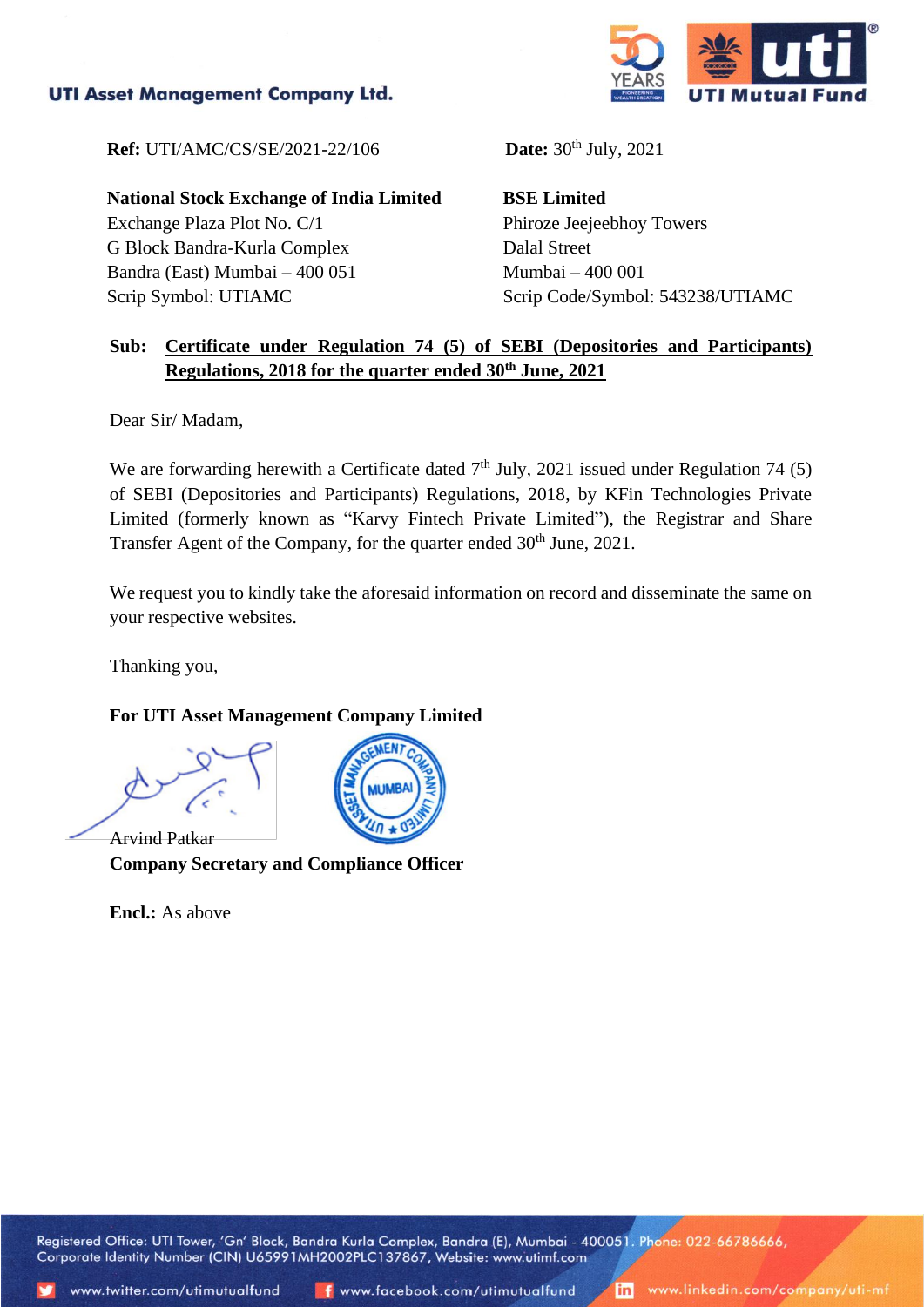

KFPL/MRVS/CDSL/74(5)/Q1 Jul 07, 2021

CENTRAL DEPOSITORY SERVICES (INDIA) LTD REGD OFF: PHIROZE JEEJEEBHOY TOWERS 28TH FLOOR DALAL STREET MUMBAI - 400 023

Dear Sir(s),

Sub: Certificate under Regulation 74(5) for the quarter ended 30<sup>th</sup> June, 2021

We as Registrars, Share Transfer and Depository Services agents of the UTI ASSET MANAGEMENT COMPANY LIMITED, certify that the details of securities dematerialized/rematerialized during the aforesaid period, as required under Regulation 74(5) of SEBI (Depositories and participants) Regulations 2018 have been furnished to all the Stock Exchanges where the shares of the company are listed.

Thanking you,

Yours faithfully, For KFin Technologies Pvt. Ltd

M R V Subrahmanyam General Manager

CC TO:

THE COMPANY SECRETARY M/s. UTI ASSET MANAGEMENT COMPANY LIMITED UTI TOWER, GN BLOCK BANDRA KURLA COMPLEX,BANDRA (E) MUMBAI - 400 051.



(Formerly known as "Karvy Fintech Private Limited")

**Registered & Corporate Office** 

Selenium Building, Tower-B, Plot No- 31 & 32, Financial District, Nanakramguda, Serilingampally, Hyderabad, Rangareddi, Telangana, India, 500032. Ph: +91 40 6716 2222, 7961 1000 | https://www.kfintech.com | CIN: U72400TG2017PTC117649